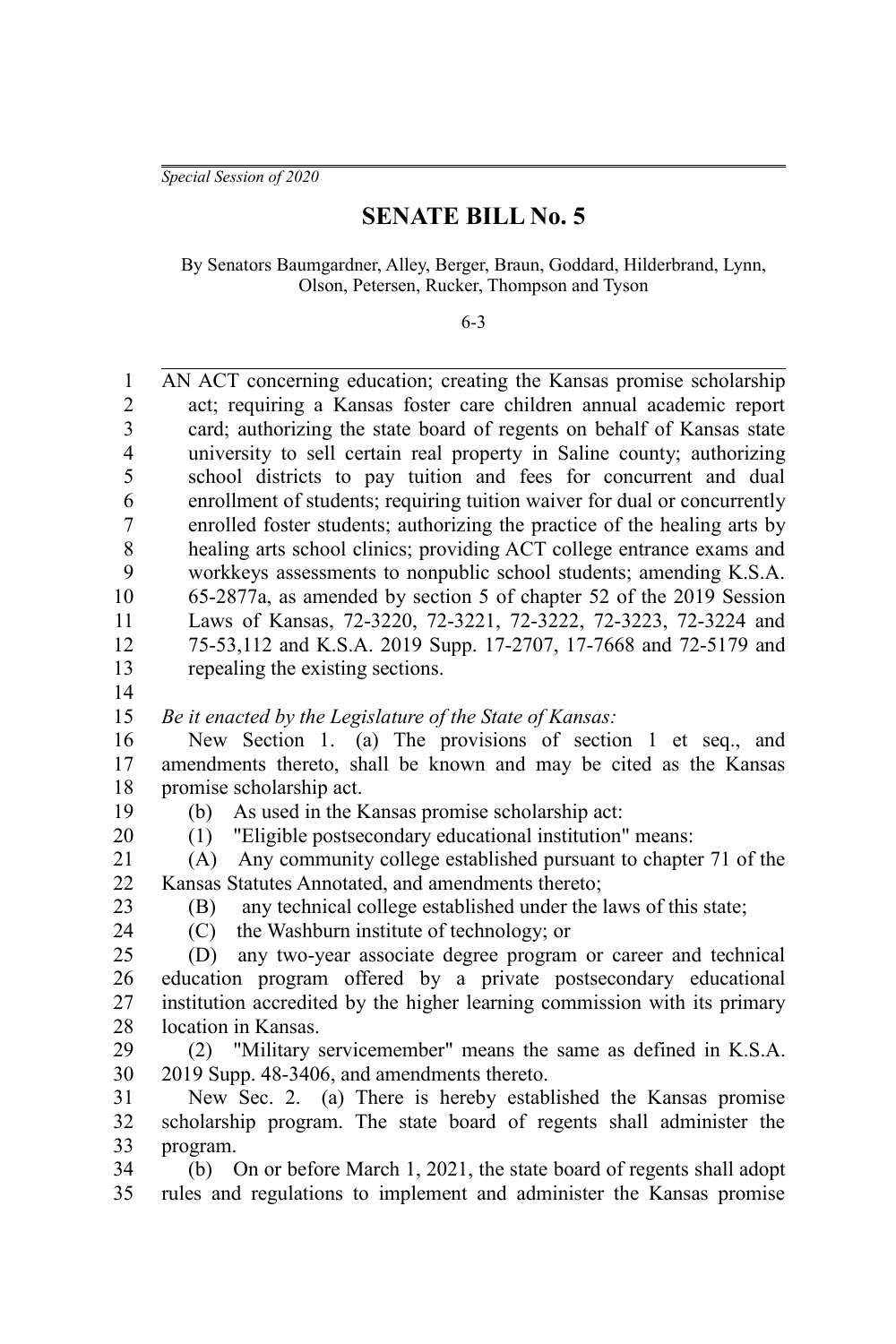scholarship program. Such rules and regulations shall establish: 1

(1) Scholarship application deadlines;

2

(2) appeal procedures for denial or revocation of a Kansas promise scholarship; 3 4

(3) guidelines to ensure as much as is practicable that, if a student who received a Kansas promise scholarship graduates from a career and technical education program or transfer associate degree program pursuant to this act and subsequently enrolls in a state educational institution, as defined in K.S.A. 76-711, and amendments thereto, or municipal university any courses taken by such student shall be transferred to the state educational institution or municipal university and qualify toward the student's baccalaureate degree; 5 6 7 8 9 10 11 12

(4) procedures for a student who receives a Kansas promise scholarship to record and report proof of community service and community service hours; 13 14 15

(5) the terms, conditions and requirements that shall be incorporated into each Kansas promise scholarship agreement; 16 17

(6) procedures for requesting and approving medical, military and personal absences from an eligible postsecondary educational institution while receiving a Kansas promise scholarship; 18 19 20

(7) criteria for determining whether any student who received a Kansas promise scholarship fulfilled the employment and repayment requirements included in a Kansas promise scholarship agreement as provided in section 5, and amendments thereto; and 21 22 23 24

(8) criteria for determining when a student who received a Kansas promise scholarship may be released from the requirements of a Kansas promise scholarship, if there are special circumstances that caused such student to be unable to complete such requirements. 25 26 27 28

29

(c) The state board of regents shall:

(1) Work with community partners, such as community foundations, school districts, postsecondary educational institutions, Kansas business and industry and Kansas economic development organizations to publicize Kansas promise scholarships, including, but not limited to, publicizing eligible postsecondary educational institutions, approved scholarshipeligible educational programs, application procedures and application deadlines; 30 31 32 33 34 35 36

(2) allocate funds to each eligible postsecondary educational institution for the purpose of awarding Kansas promise scholarships; 37 38

(3) request information from eligible postsecondary educational institutions necessary for the administration of this act; 39 40

(4) annually collaborate with the department of commerce and Kansas business and industry to identify up to 10 job fields and pathways that currently have the highest need for skilled employees; 41 42 43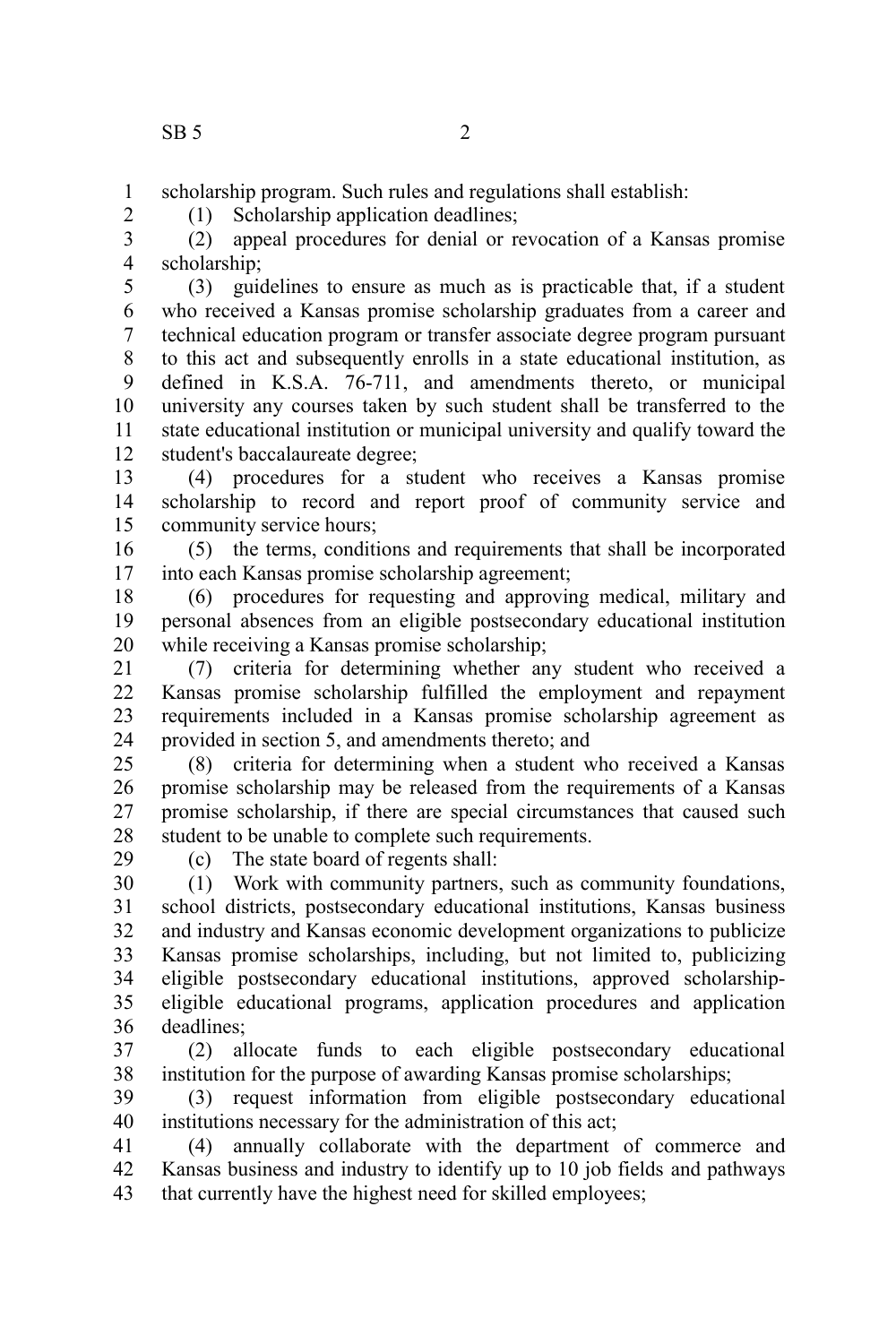(5) designate scholarship-eligible career and technical programs and transfer education programs that correspond to the job fields and pathways identified in paragraph (4); 1 2 3

- 4 5
- 6

(6) ensure that any student who received a Kansas promise scholarship fulfills the employment or repayment requirements provided in section 5, and amendments thereto; and

(7) beginning January 2021, annually evaluate the Kansas promise scholarship program and prepare and submit a report to the senate standing committee on education and the house of representatives standing committee on education. 7 8 9 10

New Sec. 3. (a) (1) During the fiscal year ending June 30, 2021, no expenditures shall be made from the state general fund or any special revenue fund or funds for the purposes of providing scholarships pursuant to the Kansas promise scholarship program. 11 12 13 14

(2) Beginning with the fiscal year ending June 30, 2022, expenditures for the purposes of providing scholarships pursuant to the Kansas promise scholarship program shall be made in accordance with appropriation acts or other acts of the legislature. The total amount expended for such purposes in any such fiscal year shall not exceed \$10,000,000. 15 16 17 18 19

(3) Subject to appropriations, the amount of a Kansas promise scholarship for a student for each semester shall be the aggregate amount of tuition, required fees and the cost of books and required materials for the educational program at the eligible postsecondary educational institution for the academic year in which the student is enrolled and receiving the scholarship minus the aggregate amount of all other aid awarded to such student for such semester. Aid includes any grant, scholarship or financial assistance awards that do not require repayment. 20 21 22 23 24 25 26 27

(b) If a student is enrolled in an eligible postsecondary education program offered by a four-year eligible postsecondary educational institution, the aggregate amount of tuition, mandatory fees and the cost of books and materials for such eligible postsecondary education program shall be the average cost of tuition, mandatory fees and the cost of books and materials for such eligible postsecondary education program when offered by an eligible public postsecondary educational institution that is not a four-year institution. 28 29 30 31 32 33 34 35

New Sec. 4. (a) To be eligible for a Kansas promise scholarship, a student shall: 36 37 38

(1) Be a Kansas resident;

(2) be enrolled in grade 12 in an eligible high school, be a graduate of a Kansas public or private secondary school, have been in the custody of the secretary for children and families as a minor pursuant to the revised Kansas code for care of children at any time while enrolled in any of the grades six through 12 or have obtained a high school equivalency 39 40 41 42 43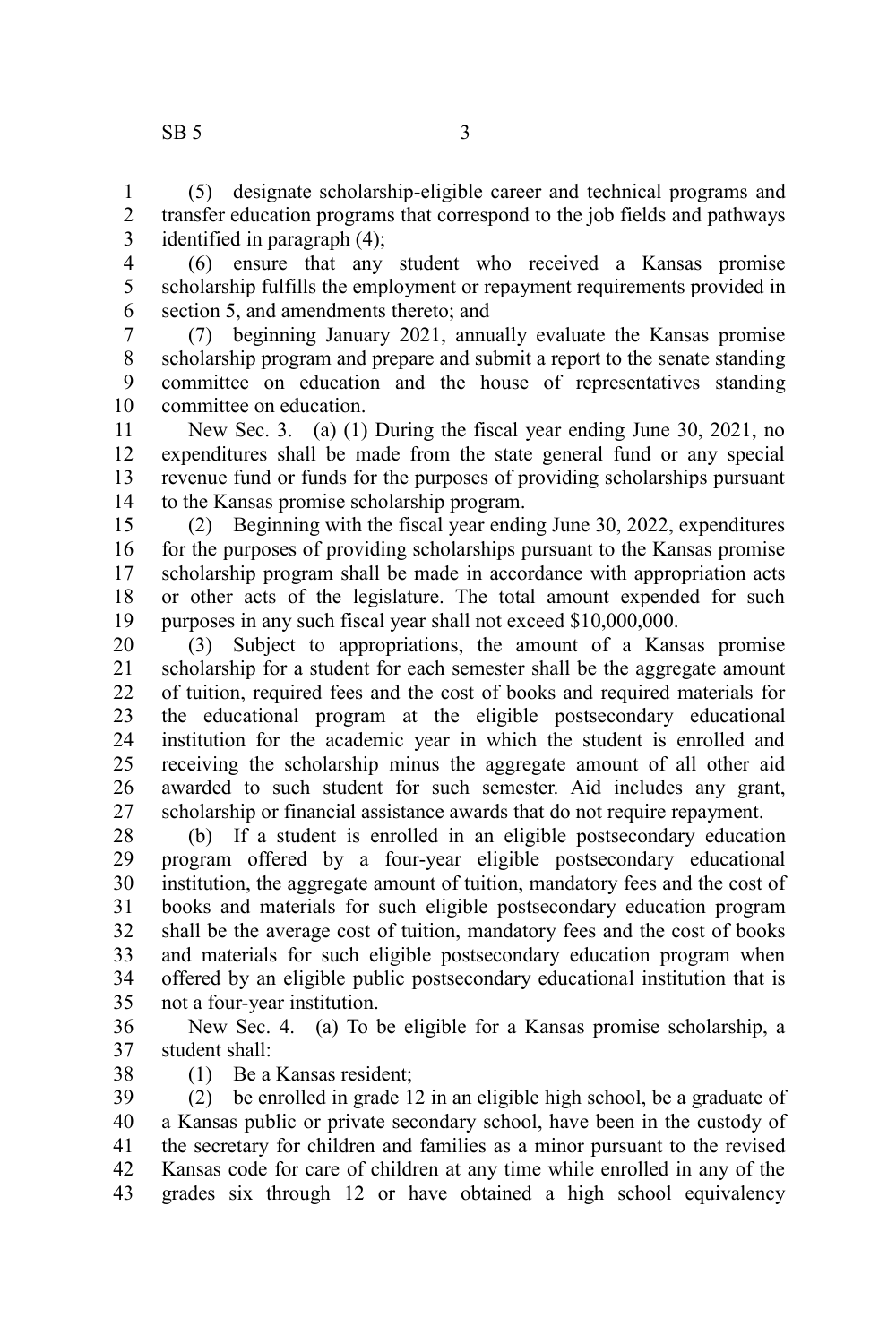certificate within the preceding 12 months. This paragraph shall not apply to a student who is a dependent child of a military servicemember permanently stationed in another state who graduates from a postsecondary school or obtains a high school equivalency certificate within the preceding 12 months; 1 2 3 4 5

(3) complete the required scholarship application on such forms and in such manner as established by the state board of regents; 6 7

(4) enter into a Kansas promise scholarship agreement pursuant to section 5, and amendments thereto; 8 9

(5) complete the free application for federal student aid for the academic year in which the student applies to receive a Kansas promise scholarship; and 10 11 12

(6) enroll in an eligible postsecondary educational institution in a scholarship-eligible career and technical education program or associate degree program with coursework in an identified job field that corresponds to a baccalaureate degree program. 13 14 15 16

(b) To continue to receive a Kansas promise scholarship, a student shall: 17 18

(1) Annually complete 100 hours of community service or be verified by the eligible postsecondary educational institution to be employed parttime throughout the time period in which the student is receiving a Kansas promise scholarship; 19 20 21 22

23

(2) maintain a minimum cumulative grade point average of 2.0; and

(3) satisfy any other requirements of a Kansas promise scholarship agreement as provided in section 5, and amendments thereto. 24 25

(c) Nothing in this act shall prohibit a student who received postsecondary course credit while enrolled in high school from qualifying for a Kansas promise scholarship. 26 27 28

New Sec. 5. (a) As a condition to receiving a Kansas promise scholarship, an eligible student shall enter into a Kansas promise scholarship agreement with the eligible postsecondary educational institution making the scholarship award to such student. Such agreement shall require such student who receives a Kansas promise scholarship to: 29 30 31 32 33

(1) Enroll as a full-time student at the eligible postsecondary educational institution for which the student is receiving a Kansas promise scholarship and engage in and complete the required career and technical education program or associate degree program with coursework in an identified job field that corresponds to a baccalaureate degree program; 34 35 36 37 38

(2) within six months after graduation from the career and technical education program or associate degree program with coursework in an identified job field that corresponds to a baccalaureate degree program: 39 40 41

(A) Commence work in the state of Kansas for at least two consecutive years following completion of such program; or 42 43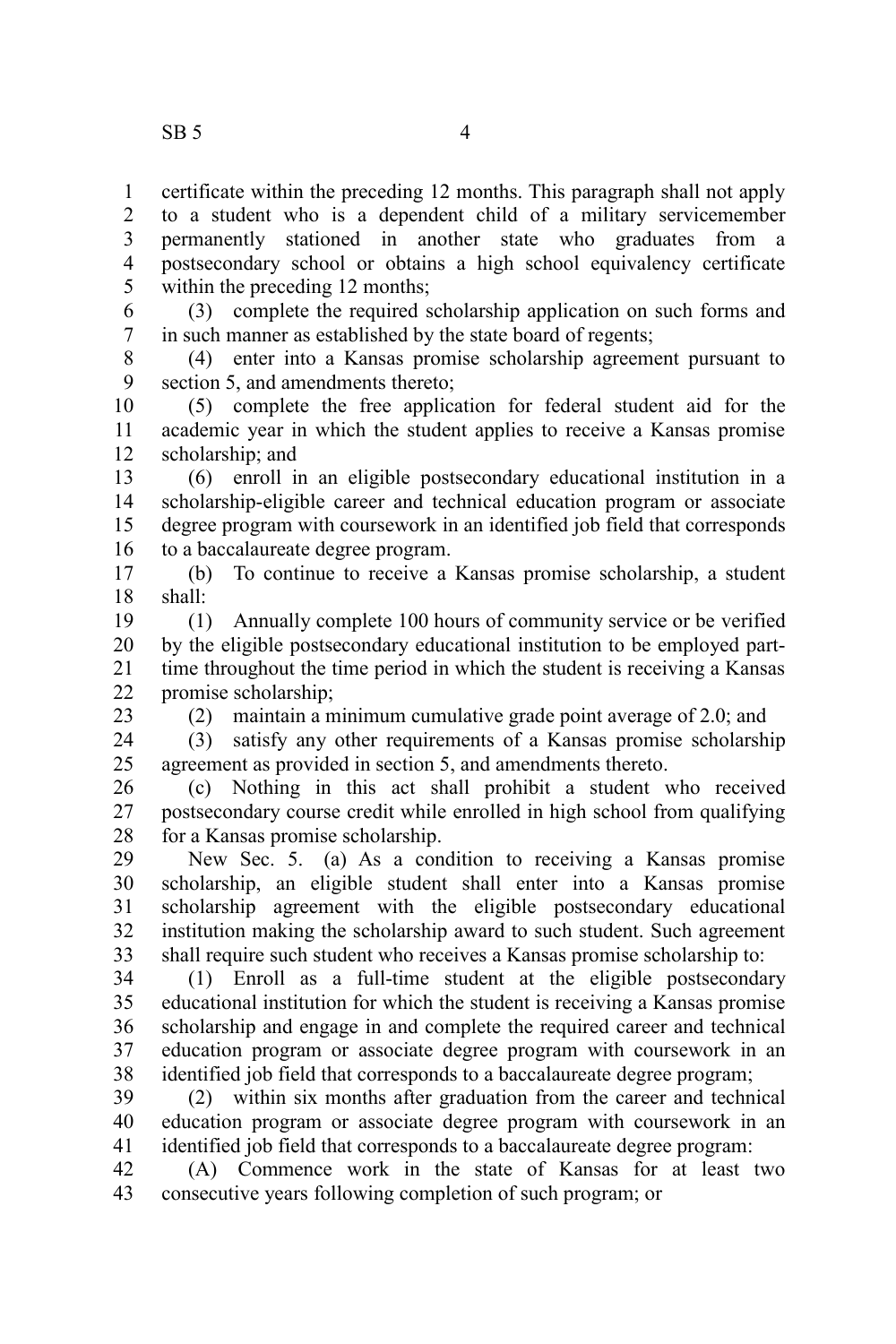42

(B) enroll as a full-time student in any public or private postsecondary educational institution with its primary location in Kansas and upon graduation or failure to re-enroll as a full-time student at such institution, commence work in Kansas for at least two consecutive years following the completion of such program; 1 2 3 4 5

(3) maintain records and make reports to the state board of regents on such forms and in such manner as required by the state board of regents to document the satisfaction of the requirements of this act; and 6 7 8

(4) upon failure to satisfy the requirements of a Kansas promise scholarship agreement, repay the amount of the Kansas promise scholarship the student received under the program as provided in subsection (b). 9 10 11 12

(b) (1) Except as provided in subsection (c), if any student who receives a Kansas promise scholarship fails to satisfy the requirements of a Kansas promise scholarship agreement entered into pursuant to this section, such student shall pay an amount equal to the total amount of money received by such student pursuant to such agreement that is financed by the state of Kansas plus accrued interest at a rate equivalent to the interest rate applicable to loans made under the federal PLUS program at the time such person first entered into an agreement. Installment payments of such amounts may be made in accordance with rules and regulations of the state board of regents. Such installment payments shall begin six months after the date of the action or circumstances that cause such student to fail to satisfy the requirements of a Kansas promise scholarship agreement, as determined by the state board of regents upon the circumstances of each individual case. All moneys received pursuant to this subsection shall be remitted to the state treasurer in accordance with the provisions of K.S.A. 75-4215, and amendments thereto. Upon receipt of each such remittance, the state treasurer shall deposit the entire amount in the state treasury to the credit of the state general fund. 13 14 15 16 17 18 19 20 21 22 23 24 25 26 27 28 29 30

(2) The state board of regents is authorized to turn any repayment account arising under this act to a designated loan servicer or collection agency, the state not being involved other than to receive payments from the loan servicer or collection agency at the interest rate prescribed under this subsection. 31 32 33 34 35

(c) Any requirement under a Kansas promise scholarship agreement entered into pursuant to this section may be postponed for good cause in accordance with rules and regulations of the state board of regents. 36 37 38

(d) A student who received a Kansas promise scholarship and entered into a Kansas promise scholarship agreement satisfies the requirements under such agreement when such student: 39 40 41

(1) Completes the requirements in accordance with such agreement;

(2) fails to satisfy the requirements for completion of the educational 43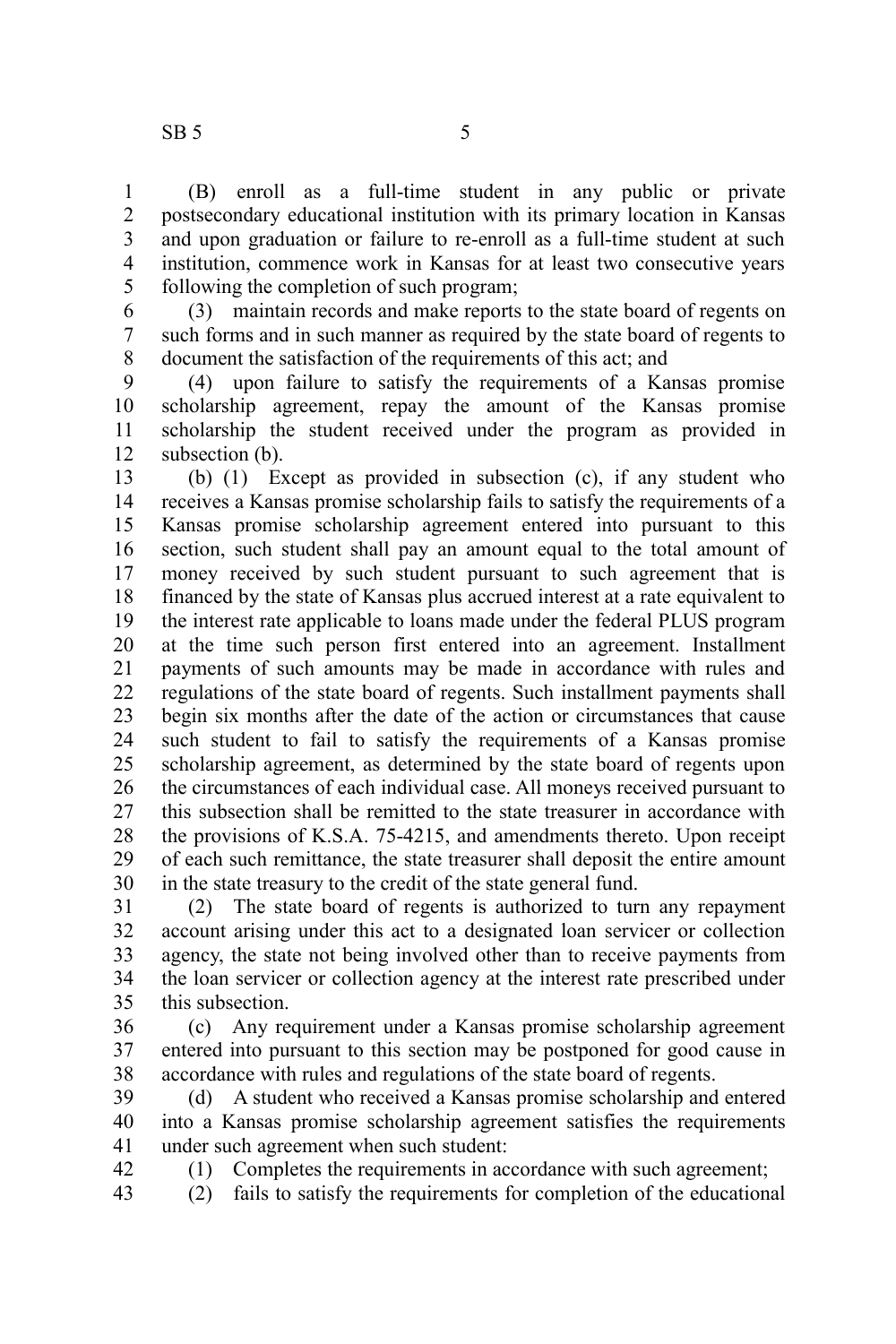requirements after making the best effort possible to do so; 1

(3) is unable to obtain employment and continue in such employment after making the best effort possible to do so; 2 3

(4) is unable to satisfy the requirements due to permanent physical disability; or 4 5

(5) dies.

New Sec. 6. On and after July 1, 2025, no Kansas promise scholarship shall be awarded to any student who has not previously been awarded a Kansas promise scholarship prior to July 1, 2025. 7 8 9

New Sec. 7. (a) The state department of education and the department for children and families shall collaborate to prepare a Kansas foster care children annual academic report card. The annual report card shall include the following data for the preceding school year: 10 11 12 13

14

6

(1) The graduation rate of foster care students;

(2) the number and percentage of foster care students that were promoted to the next grade level; 15 16

(3) the number and percentage of foster care students that were suspended during the school year; 17 18

(4) the number and percentage of foster care students that were expelled during the school year; 19 20

(5) state standardized assessment scores for foster care students, including the number and percentage of students meeting academic standards as determined by the state board of education; 21  $22$ 23

(6) the number and percentage of foster care students enrolled in any preschool-aged at-risk program, Kansas preschool pilot program or early childhood special education program under section 619 of part B of the individuals with disabilities act; 24 25 26 27

(7) the number and percentage of foster care students that participated in the mental health intervention team pilot program or a similar mental health program; 28 29 30

(8) the total number of foster care students enrolled in a school district or nonpublic school and the disaggregated number and percentage of foster care students enrolled in school districts and accredited nonpublic schools; and 31 32 33 34

(9) de-identified disaggregated race and ethnicity data for each data set required in paragraphs (1) through (8). 35 36

(b) On or before January 15 of each year, the state department of education and the department for children and families shall prepare and submit the Kansas foster care children annual academic report card to the senate committee on education and the house committee on education. 37 38 39 40

(c) As used in this section: 41

(1) "Foster care student" means any individual who was in the custody of the Kansas department for children and families at any time 42 43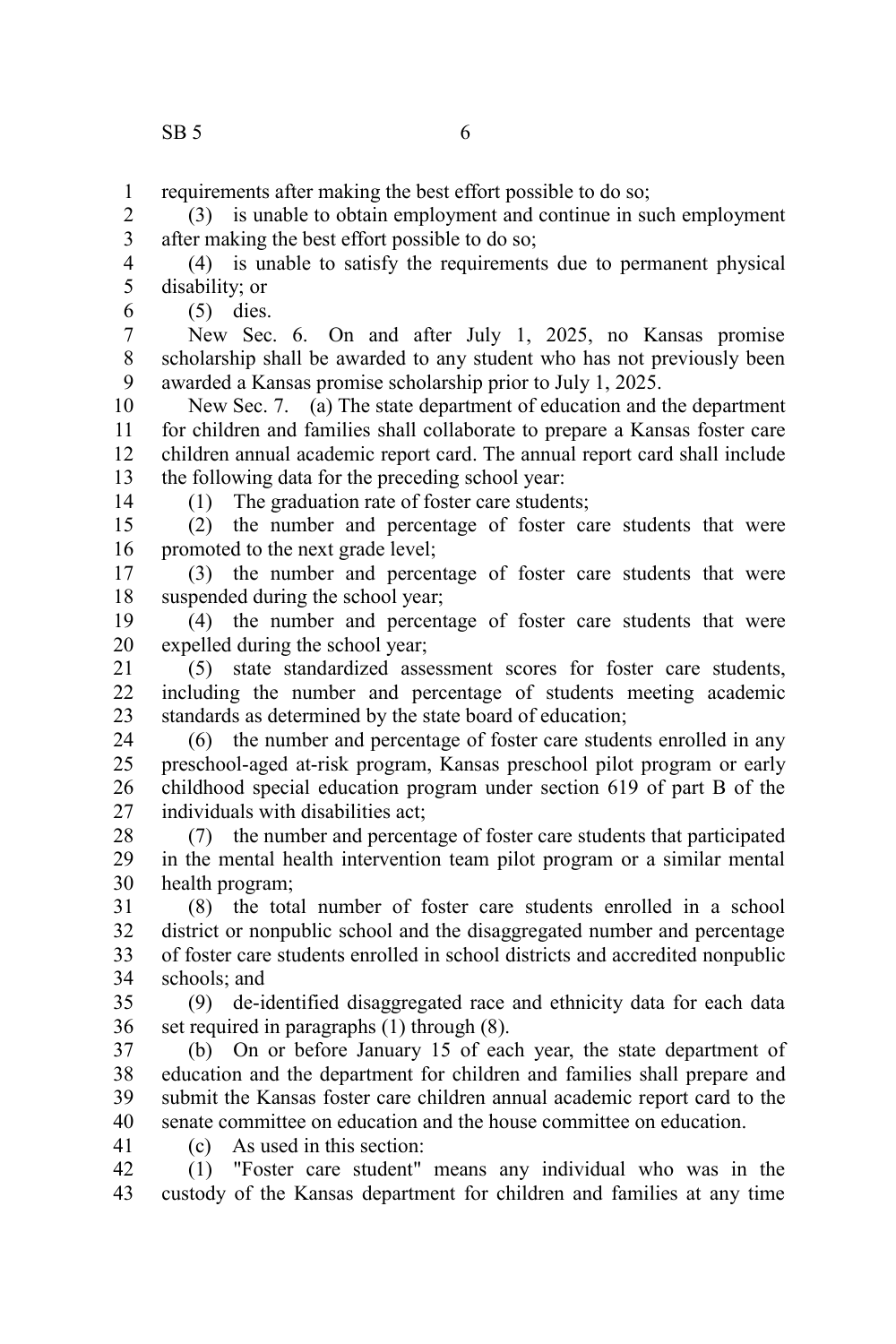when such student attended a school during the school year for which the report required pursuant to this section is to be completed. 1 2

(2) "School" means any school of a school district or any nonpublic school accredited by the state board of education. 3 4

New Sec. 8. (a) The state board of regents is hereby authorized and empowered, for and on behalf of Kansas state university, to sell and convey all of the rights, title and interest subject to all easements and appurtenances in the following described real estate located in Saline county, Kansas: Lot Eleven (11), less West 100' feet, Block Twelve (12), Schilling Subdivision No. 5, to the City of Salina, Saline County, Kansas. Formerly a tract of land in Block Two (2) Schilling Subdivision Lying in the Northeast Quarter (NE/4) of Section Three (3), Township Fifteen (15) South, Range Three (3) West of the Sixth (6th) P.M. as shown in Deed recorded November 18, 1966, in Book 268, pages 476 through 503 and legal found on page 485. 5 6 7 8 9 10 11 12 13 14 15

(b) Conveyance of such rights, title and interest in such real estate shall be executed in the name of the state board of regents by its chairperson and executive officer. All proceeds from the sale and conveyance thereof shall be deposited in the restricted fees account of Kansas state university. 16 17 18 19 20

(c) No conveyance of real estate authorized by this section shall be made or accepted by the state board of regents until the deeds, titles and conveyances have been reviewed and approved by the attorney general. In the event that the state board of regents determines that the legal description of the real estate described in this section is incorrect, the state board of regents may convey the property utilizing the correct legal description, but the deed conveying the property shall be subject to the approval of the attorney general. The conveyance authorized by this section shall not be subject to the provisions of K.S.A. 75-3043a or 75- 6609, and amendments thereto. 21 22 23 24 25 26 27 28 29 30

New Sec. 9. (a) Each eligible postsecondary educational institution that accepts students for enrollment pursuant to the Kansas challenge to secondary school students act shall submit a report annually to the state board of regents. Such report shall include, but not be limited to, the following: 31 32 33 34 35

(1) The number of students from each school district enrolled in the eligible postsecondary educational institution, including the number of students in the custody of the secretary for children and families; 36 37 38

(2) the number of students who successfully complete the courses in which such students are enrolled at the eligible postsecondary educational institution; 39 40 41

(3) the tuition rate charged for students compared to the tuition rate charged to individuals who are regularly enrolled and attending the eligible 42 43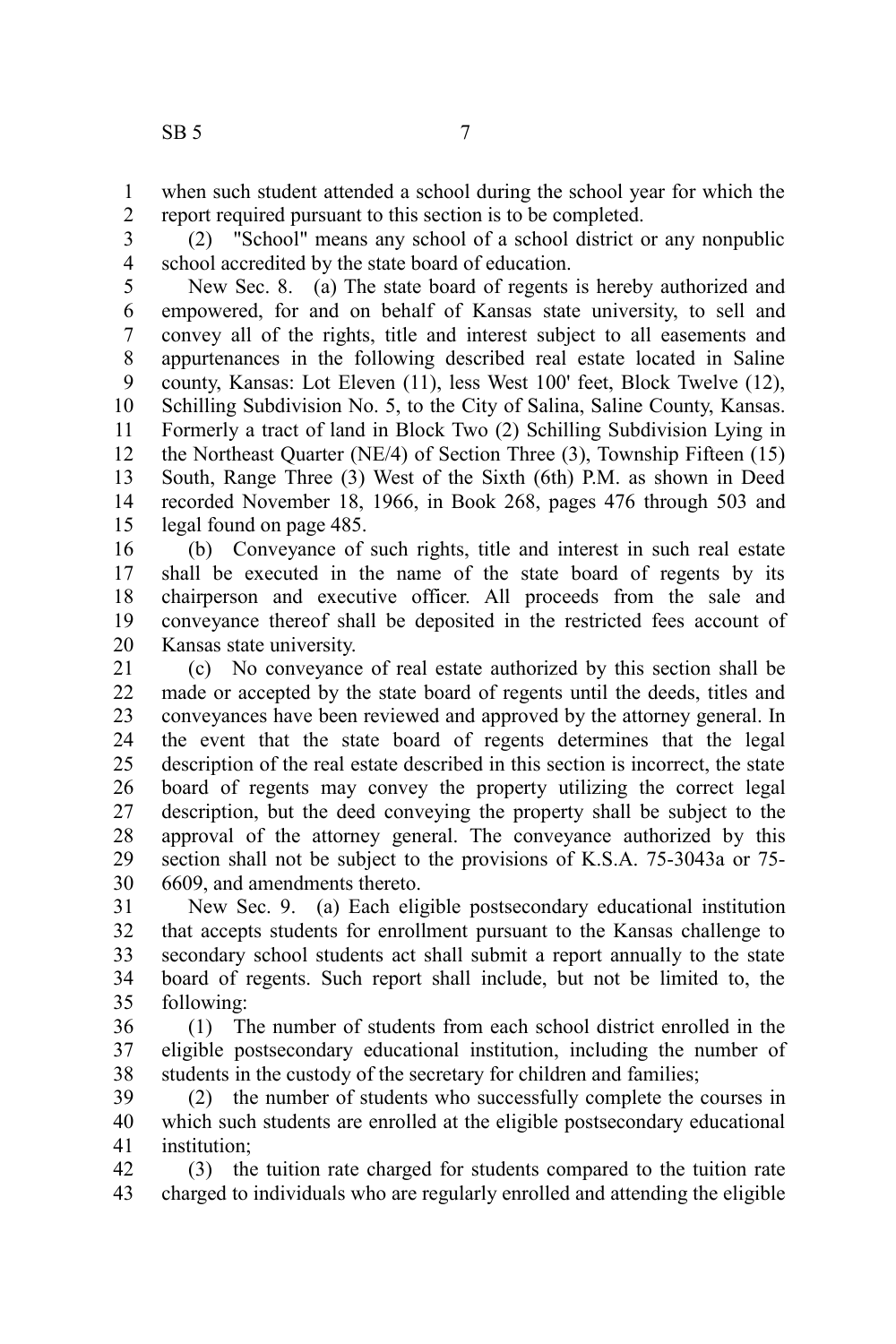postsecondary educational institution; and 1

(4) the amount and percentage of tuition each school district is paying pursuant to K.S.A. 72-3223, and amendments thereto. 2 3

(b) The state board of regents shall compile and prepare a summary report of the reports submitted pursuant to subsection (a) and shall submit such report to the house standing committee on education and the senate standing committee on education on or before February 15 of each year commencing in 2021. 4 5 6 7 8

Sec. 10. K.S.A. 2019 Supp. 17-2707 is hereby amended to read as follows: 17-2707. As used in this act, unless the context clearly indicates that a different meaning is intended: 9 10 11

(a) "Professional corporation" means a corporation organized under this act. 12 13

(b) "Professional service" means the type of personal service rendered by a person duly licensed, registered or certified by this state as a member of any of the following professions, each paragraph constituting one type: 14 15 16 17

- (1) A certified public accountant; 18
- (2) an architect; 19
- (3) an attorney-at-law; 20
- (4) a chiropractor; 21
- (5) a dentist;  $22$
- (6) an engineer; 23
- (7) an optometrist; 24
- (8) an osteopathic physician or surgeon; 25
- (9) a physician, surgeon or doctor of medicine; 26
- (10) a veterinarian; 27
- (11) a podiatrist; 28
- (12) a pharmacist; 29
- (13) a land surveyor; 30
- (14) a licensed psychologist; 31
- (15) a specialist in clinical social work; 32
- (16) a licensed physical therapist; 33
- (17) a landscape architect; 34
- (18) a registered professional nurse; 35
- (19) a real estate broker or salesperson; 36
- (20) a clinical professional counselor; 37
- (21) a geologist; 38
- (22) a clinical psychotherapist; 39
- (23) a clinical marriage and family therapist; 40
- (24) a licensed physician assistant; 41
- (25) a licensed occupational therapist; 42
- (26) a licensed audiologist; 43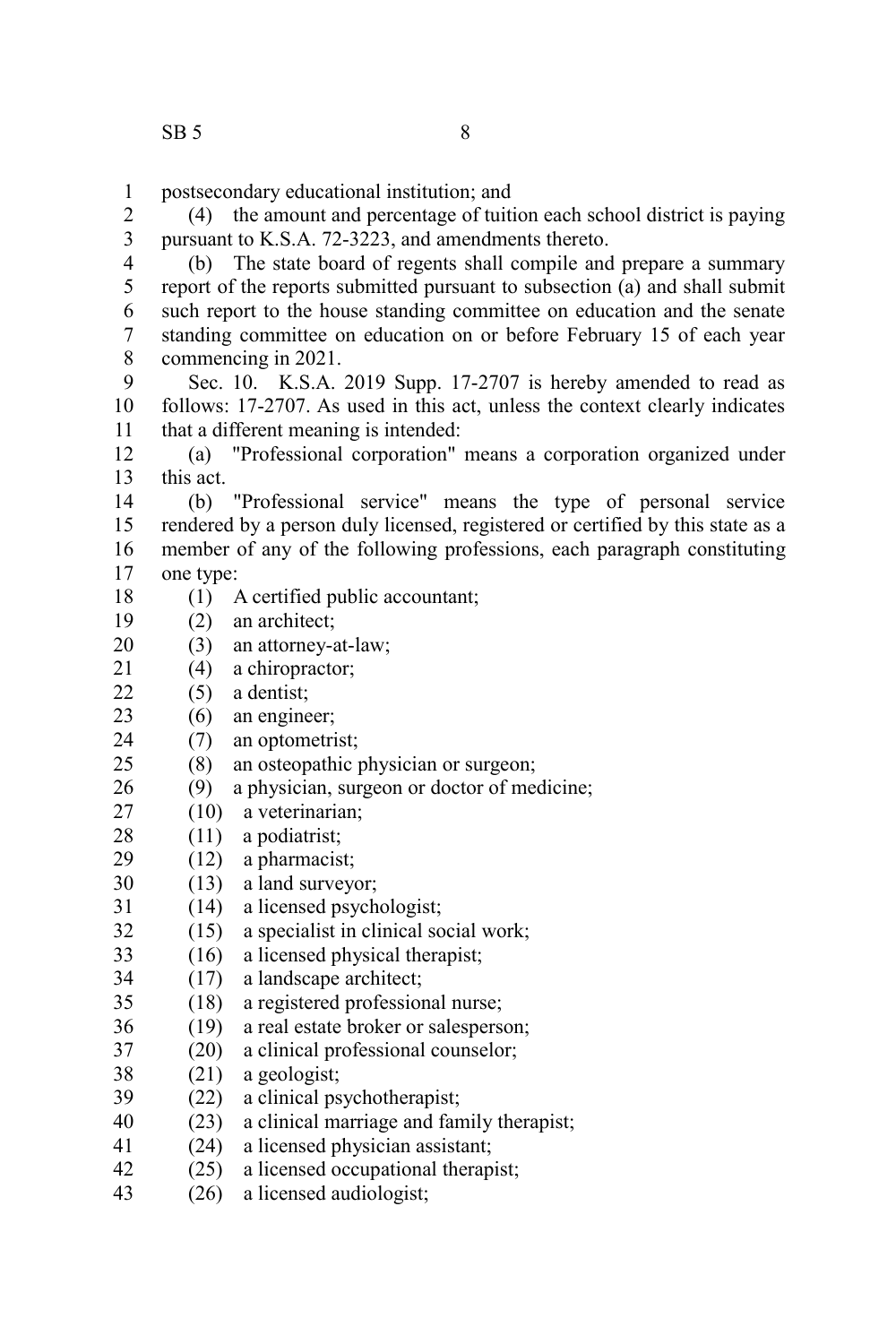- (27) a licensed speech-pathologist; and (28) a licensed naturopathic doctor. 1
- 2

(c) "Regulating board" means the court, board or state agency which *that* is charged with the licensing, registering or certifying and regulation of the practice of the profession which *that* the professional corporation is organized to render. 3 4 5 6 7

(d) "Qualified person" means:

(1) Any natural person licensed, registered or certified to practice the same type of profession-which that any professional corporation is authorized to practice; 8 9 10

(2) the trustee of a trust which *that* is a qualified trust under subsection (a) of section  $401(a)$  of the federal internal revenue code, as in effect on January 1, 2004, or of a contribution plan-which that is a qualified employee stock ownership plan under subsection (a) of section 409A*(a)* of the federal internal revenue code, as in effect on January 1,  $2004: -0f$ 11 12 13 14 15 16

(3) the trustee of a revocable living trust established by a natural person who is licensed, registered or certified to practice the type of profession which *that* any professional corporation is authorized to practice, if the terms of such trust provide that such natural person is the principal beneficiary and sole trustee of such trust and such trust does not continue to hold title to professional corporation stock following such natural person's death for more than a reasonable period of time necessary to dispose of such stock*; or* 17 18 19 20 21 22 23 24

*(4) a healing arts school clinic authorized to perform professional services in accordance with K.S.A. 65-2877a, and amendments thereto*. 25 26

Sec. 11. K.S.A. 2019 Supp. 17-7668 is hereby amended to read as follows: 17-7668. (a) Unless otherwise specifically prohibited by law, a limited liability company may carry on any lawful business, purpose or activity, whether or not for profit with the exception of the business of granting policies of insurance, or assuming insurance risks or banking as defined in K.S.A. 9-702, and amendments thereto. 27 28 29 30 31 32

(b) A limited liability company shall possess and may exercise all the powers and privileges granted by this act or by any other law or by its operating agreement, together with any powers incidental thereto, including such powers and privileges as are necessary or convenient to the conduct, promotion or attainment of the business, purposes or activities of the limited liability company. 33 34 35 36 37 38

(c) A limited liability company organized and existing under the Kansas revised limited liability company act or otherwise qualified to do business in Kansas may have and exercise all powers which *that* may be exercised by a Kansas professional association or professional corporation under the professional corporation law of Kansas, including employment 39 40 41 42 43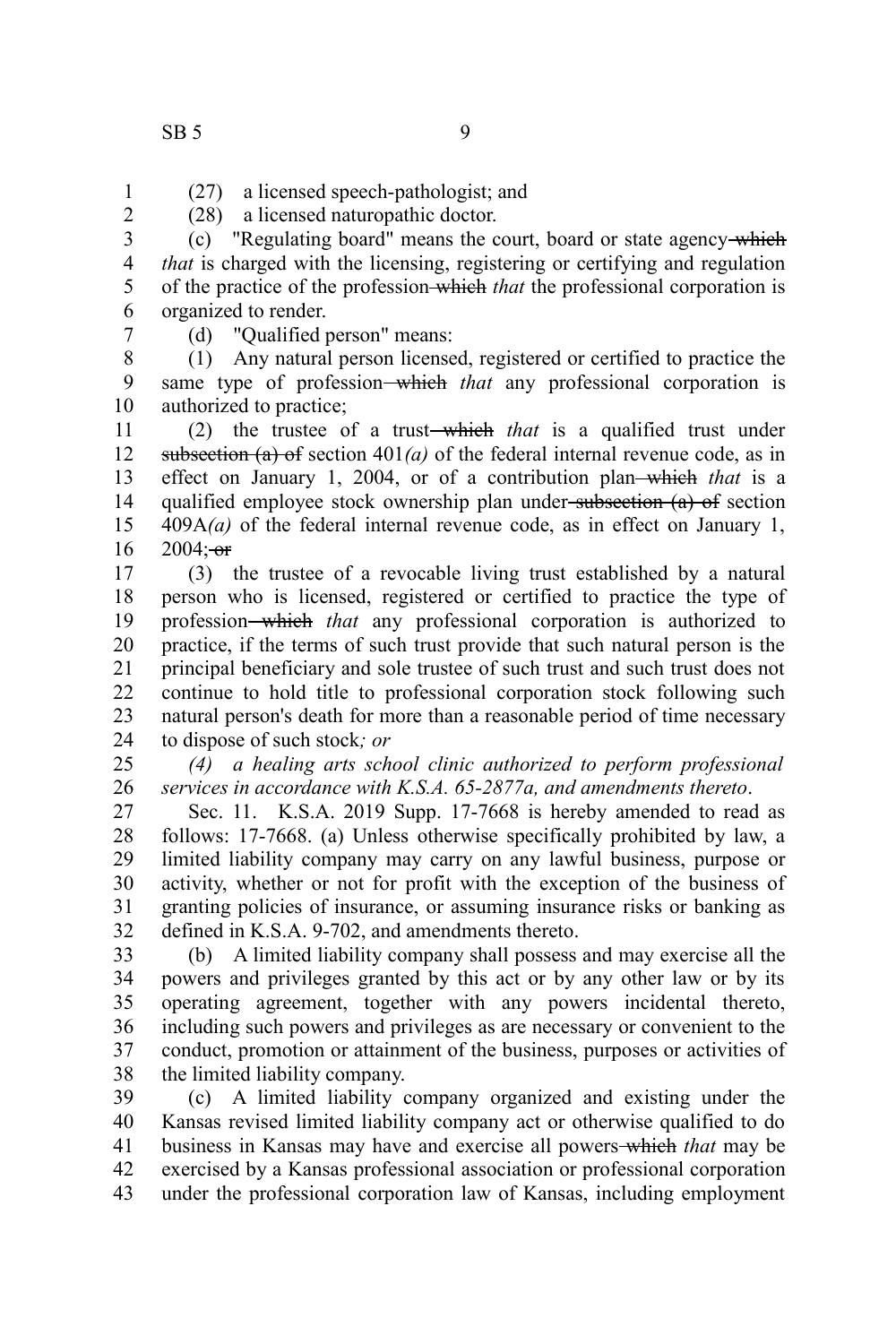of professionals to practice a profession, which shall be limited to the practice of one profession, except as provided in K.S.A. 17-2710, and amendments thereto. 1 2 3

(d) Only a qualified person may be a member of a limited liability company organized to exercise powers of a professional association or professional corporation. No membership may be transferred to another person until there is presented to such limited liability company a certificate by the licensing body, as defined in K.S.A. 74-146, and amendments thereto, stating that the person to whom the transfer is made or the membership issued is duly licensed to render the same type of professional services as that for which the limited liability company was organized. 4 5 6 7 8 9 10 11 12

13

(e) As used in the section, "qualified person" means:

(1) Any natural person licensed to practice the same type of profession which *that* any professional association or professional corporation is authorized to practice; 14 15 16

(2) the trustee of a trust which *that* is a qualified trust under subsection  $(a)$  of section  $401(a)$  of the federal internal revenue code of 1986, as in effect, on July 1, 1999, or of a contribution plan which *that* is a qualified employee stock ownership plan under subsection  $(a)$  of section  $409A(a)$  of the federal internal revenue code of 1986, as in effect, on July 1, 1999; 17 18 19 20 21 22

(3) the trustee of a revocable living trust established by a natural person who is licensed to practice the type of profession which *that* any professional association or professional corporation is authorized to practice, if the terms of such trust provide that such natural person is the principal beneficiary and sole trustee of such trust and such trust does not continue to hold title to membership in the limited liability company following such natural person's death for more than a reasonable period of time necessary to dispose of such membership; 23 24 25 26 27 28 29 30

(4) a Kansas professional corporation or foreign professional corporation in which at least one member or shareholder is authorized by a licensing body, as defined in K.S.A. 74-146, and amendments thereto, to render in this state a professional service permitted by the articles of organization; or 31 32 33 34 35

(5) a general partnership or limited liability company, if all partners or members thereof are authorized to render the professional services permitted by the articles of organization of the limited liability company formed pursuant to this section and in which at least one partner or member is authorized by a licensing authority of this state to render in this state the professional services permitted by the articles of organization of the limited liability company*; or* 36 37 38 39 40 41 42

43

*(6) a healing arts school clinic authorized to perform professional*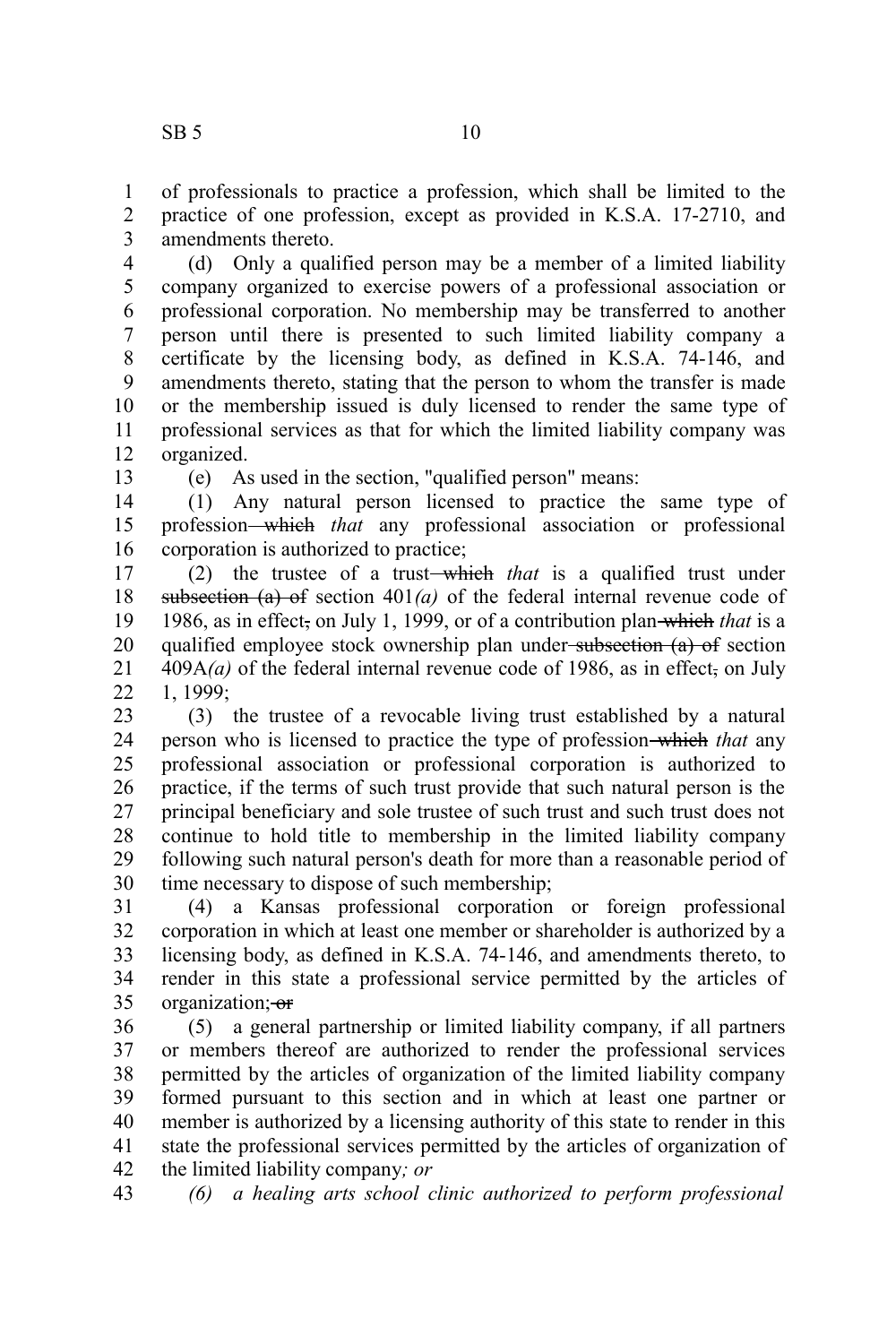## *services in accordance with K.S.A. 65-2877a, and amendments thereto*. 1

(f) Nothing in this act shall restrict or limit in any manner the authority and duty of any licensing body, as defined in K.S.A. 74-146, and amendments thereto, for the licensing of individual persons rendering a professional service or the practice of the profession which *that* is within the jurisdiction of the licensing body, notwithstanding that the person is an officer, manager, member or employee of a limited liability company organized to exercise powers of a professional association or professional corporation. Each licensing body may adopt rules and regulations governing the practice of each profession as are necessary to enforce and comply with this act and the law applicable to each profession. 2 3 4 5 6 7 8 9 10 11

(g) A licensing body, as defined in K.S.A. 74-146, and amendments thereto, the attorney general or district or county attorney may bring an action in the name of the state of Kansas in quo warranto or injunction against a limited liability company engaging in the practice of a profession without complying with the provisions of this act. 12 13 14 15 16

(h) Notwithstanding any provision of this act to the contrary, without limiting the general powers enumerated in subsection (b), a limited liability company shall, subject to such standards and restrictions, if any, as are set forth in its operating agreement, have the power and authority to make contracts of guaranty and suretyship and enter into interest rate, basis, currency, hedge or other swap agreements or cap, floor, put, call, option, exchange or collar agreements, derivative agreements, or other agreements similar to any of the foregoing. 17 18 19 20 21 22 23 24

(i) Unless otherwise provided in an operating agreement, a limited liability company has the power and authority to grant, hold or exercise a power of attorney, including an irrevocable power of attorney. 25 26 27

Sec. 12. K.S.A. 65-2877a, as amended by section 5 of chapter 52 of the 2019 Session Laws of Kansas, is hereby amended to read as follows: 65-2877a. No provision of law prohibiting practice of the healing arts by a general corporation *business organization* shall apply to a healing arts school *clinic under the supervision of a person licensed to practice the same branch of the healing arts if such healing arts school is:* 28 29 30 31 32 33

34

*(a)* Approved by the board if the healing arts school is*;*

(b) a non-profit entity under section  $501(c)(3)$  of the internal revenue code of 1986, is*; and* 35 36

*(c)* approved by the state board of regents, and as part of its academic requirements provides clinical training to its students under the supervision of persons who are licensed to practice a branch of the healing arts in this state *or exempt from such approval under K.S.A. 74-32,164, and amendments thereto*. 37 38 39 40 41

Sec. 13. K.S.A. 72-3220 is hereby amended to read as follows: 72- 3220. (a) K.S.A. 72-3220 through 72-3224, and amendments thereto, *and* 42 43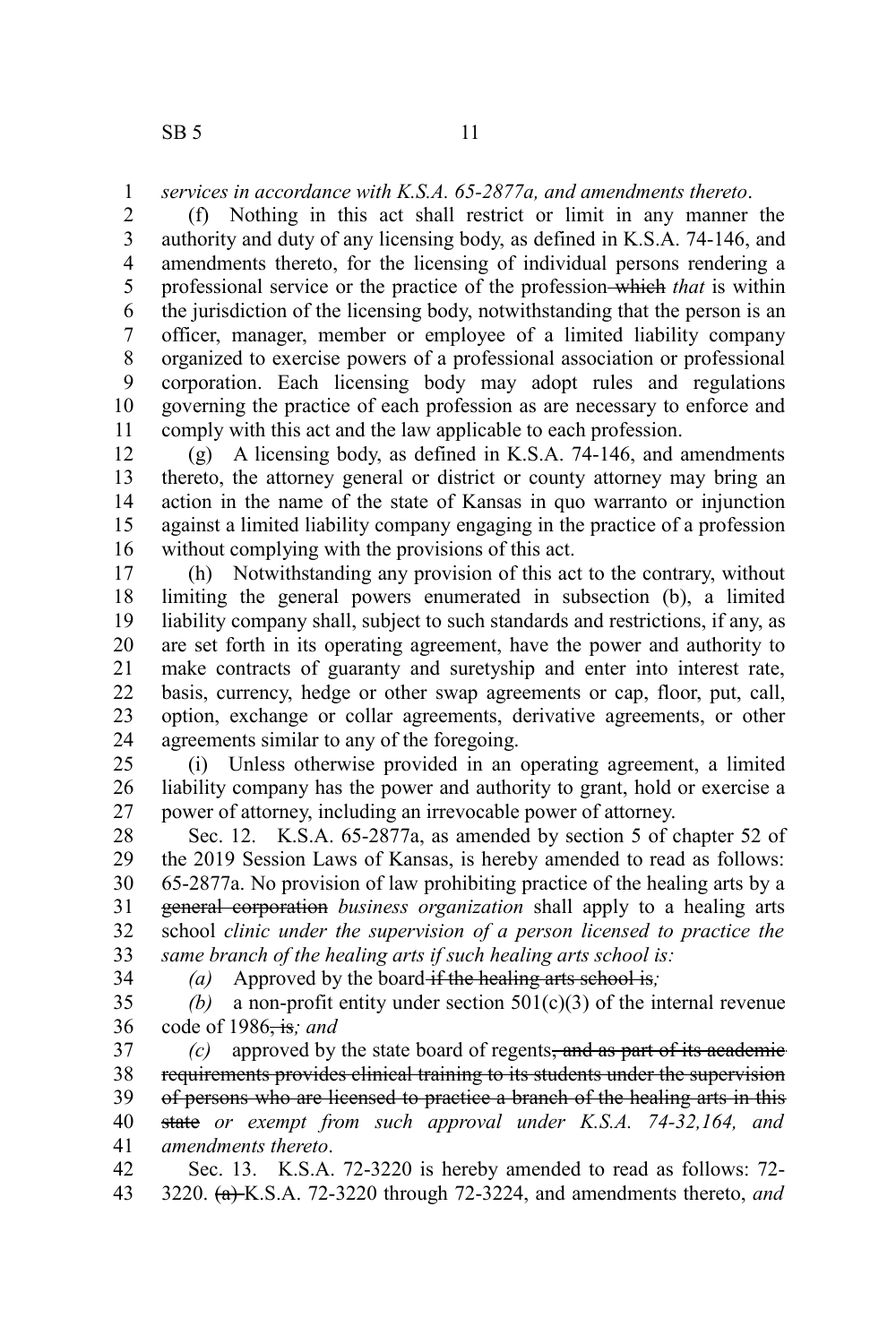*section 9, and amendments thereto,* shall be known and may be cited as the 1

Kansas challenge to secondary school pupils *students* act. 2

(b) The provisions of this section shall take effect and be in force from and after July 1, 1993. 3 4

Sec. 14. K.S.A. 72-3221 is hereby amended to read as follows: 72-  $3221.$  (a) The legislature hereby declares that secondary school pupils *students* should be challenged continuously in order to maintain their interests in the pursuit of education and skills critical to success in the modern world. Therefore, it is the purpose and intention of the Kansas challenge to secondary school-pupils *students* act to provide a means whereby *that* school districts*,* in cooperation with institutions of postsecondary education*,* may provide new and exciting challenges to secondary school-pupils *students* by encouraging them *such students* to take full advantage of the wealth of postsecondary education *educational* opportunities available in this state. 5 6 7 8 9 10 11 12 13 14 15

(b) The provisions of this section shall take effect and be in force from and after July 1, 1993. 16 17

Sec. 15. K.S.A. 72-3222 is hereby amended to read as follows: 72- 3222. As used in the Kansas challenge to secondary school pupils *students* act: 18 19 20

(a) "Concurrent enrollment pupil" *"Student"* means a person who*: (1)* Is enrolled in grades 10, 11 or 12 maintained by a school district*,* or a gifted child who is enrolled in any of the grades 9 through 12 maintained by a school district,*; (2) has an individualized plan of study or an individualized education program; (3)* has demonstrated the ability to benefit from participation in the regular curricula of eligible postsecondary education *educational* institutions,*; (4)* has been authorized by the principal of the school attended to apply for enrollment at an eligible postsecondary-education *educational* institution<sub>i</sub>; and (5) is acceptable or has been accepted for enrollment at an eligible postsecondary-education*educational* institution. 21 22 23 24 25 26 27 28 29 30 31

(b) "Eligible postsecondary-education *educational* institution" means any state educational institution, community college, municipal university, technical college or accredited independent institution. 32 33 34

(c) "State educational institution" has the meaning ascribed thereto *means the same as defined* in K.S.A. 76-711, and amendments thereto. 35 36

(d) "Community college" means any community college organized and operating under the laws of this state. 37 38

(e) "Municipal university" means a municipal university established under the provisions of article 13a of chapter 13 of *the* Kansas Statutes Annotated*, and amendments thereto*. 39 40 41

(f) "Accredited independent institution" means—an *a not-for-profit* institution of postsecondary education the main campus of which is 42 43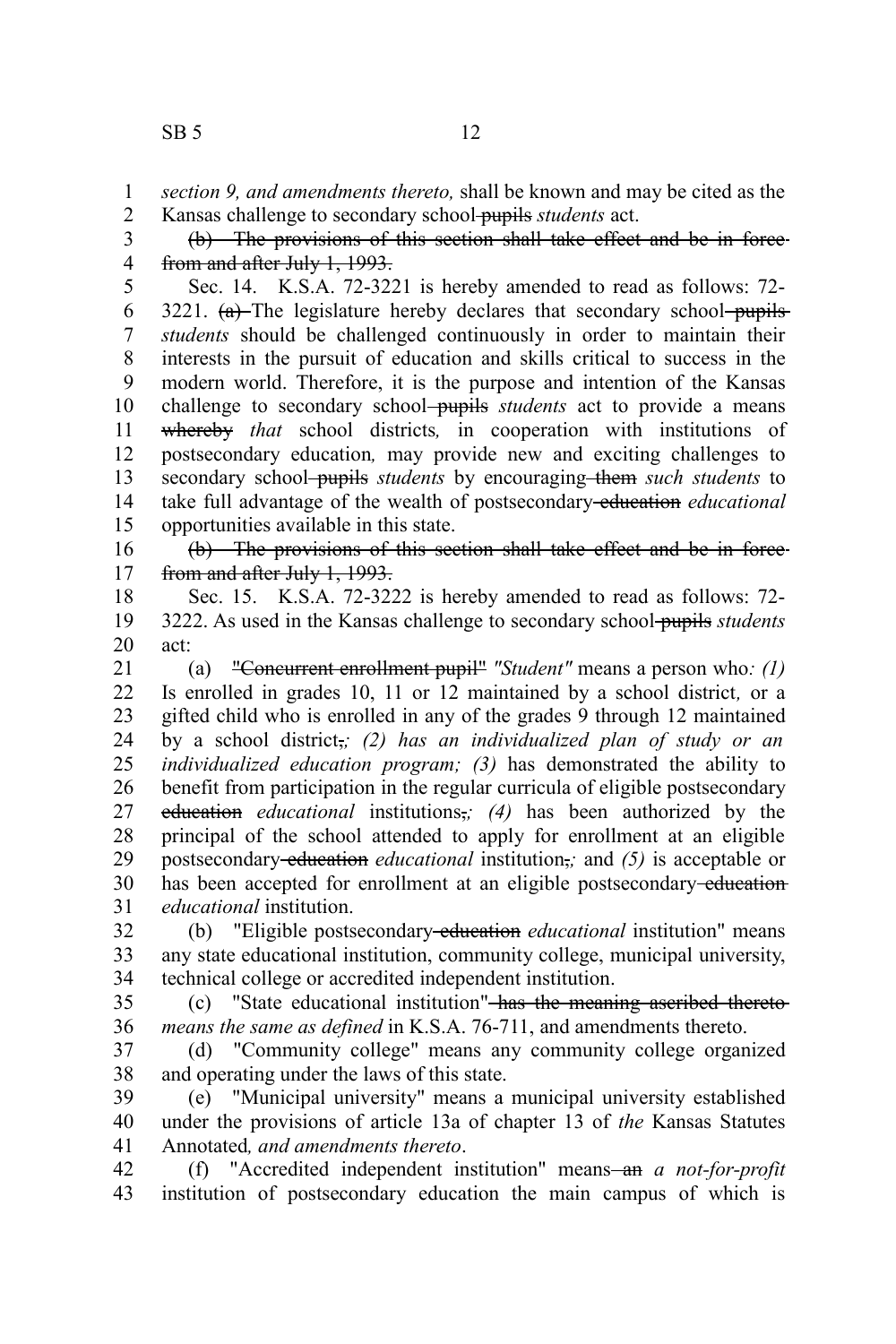$SB 5$  13

located in Kansas and which *that*: (1) Is operated independently and not controlled or administered by any state agency or any subdivision of the state<sub> $\vec{i}$ </sub>; (2) maintains open enrollment<sub> $\vec{i}$ </sub>; and (3) is accredited by the north central association of colleges and secondary schools accrediting agency based on its requirements as of April 1, 1985 *a nationally recognized accrediting agency for higher education in the United States*. 1 2 3 4 5 6

(g) "Technical college" has the meaning ascribed thereto *means the same as defined* in K.S.A. 74-32,407, and amendments thereto. 7 8

(h) "Gifted child" has the meaning ascribed thereto *means the same as defined* in K.S.A. 72-3404, and amendments thereto, or in rules and regulations adopted pursuant thereto. 9 10 11

Sec. 16. K.S.A. 72-3223 is hereby amended to read as follows: 72- 3223. (a) The board of education of any school district and any eligible postsecondary-education educational institution may enter into a cooperative agreement regarding the *dual or concurrent* enrollment of concurrent enrollment pupils *students* in courses of instruction for college credit at the eligible postsecondary education *educational* institution. The agreement shall include, but need not be limited to, the following: 12 13 14 15 16 17 18

(1) The academic credit to be granted for course work successfully completed by the pupil *student* at the institution, which credit shall qualify as college credit and may qualify as both high school and college credit; 19 20 21

(2) the requirement that such course work qualify as credit applicable toward the award of a degree or certificate at the institution; 22 23

(3) *except as otherwise provided in subsection (b),* the requirement that the pupil shall pay to the institution *the student shall pay* the negotiated amount of tuition *and related costs* charged by the institution for *the student's* enrollment of the pupil*; and* 24 25 26 27

*(4) the requirement that the eligible postsecondary educational institution shall notify the student or the student's parent or guardian if the course the student enrolled in at the eligible postsecondary educational institution is not a systemwide transfer course approved by the state board of regents and, as a result, the student may not receive credit for such course if the student transfers to or attends another postsecondary educational institution*. 28 29 30 31 32 33 34

(b) The provisions of this section shall take effect and be in force from and after July 1, 1993 *The board of education of a school district, in its discretion, may pay all or a portion of the negotiated amount of tuition and related costs, including fees, books, materials and equipment, charged by an eligible postsecondary educational institution for a student's enrollment in such institution. As part of any agreement entered into pursuant to this section, the board of education of a school district shall not be required to pay any amount of tuition and required fees that are waived for an eligible foster child pursuant to the foster child educational* 35 36 37 38 39 40 41 42 43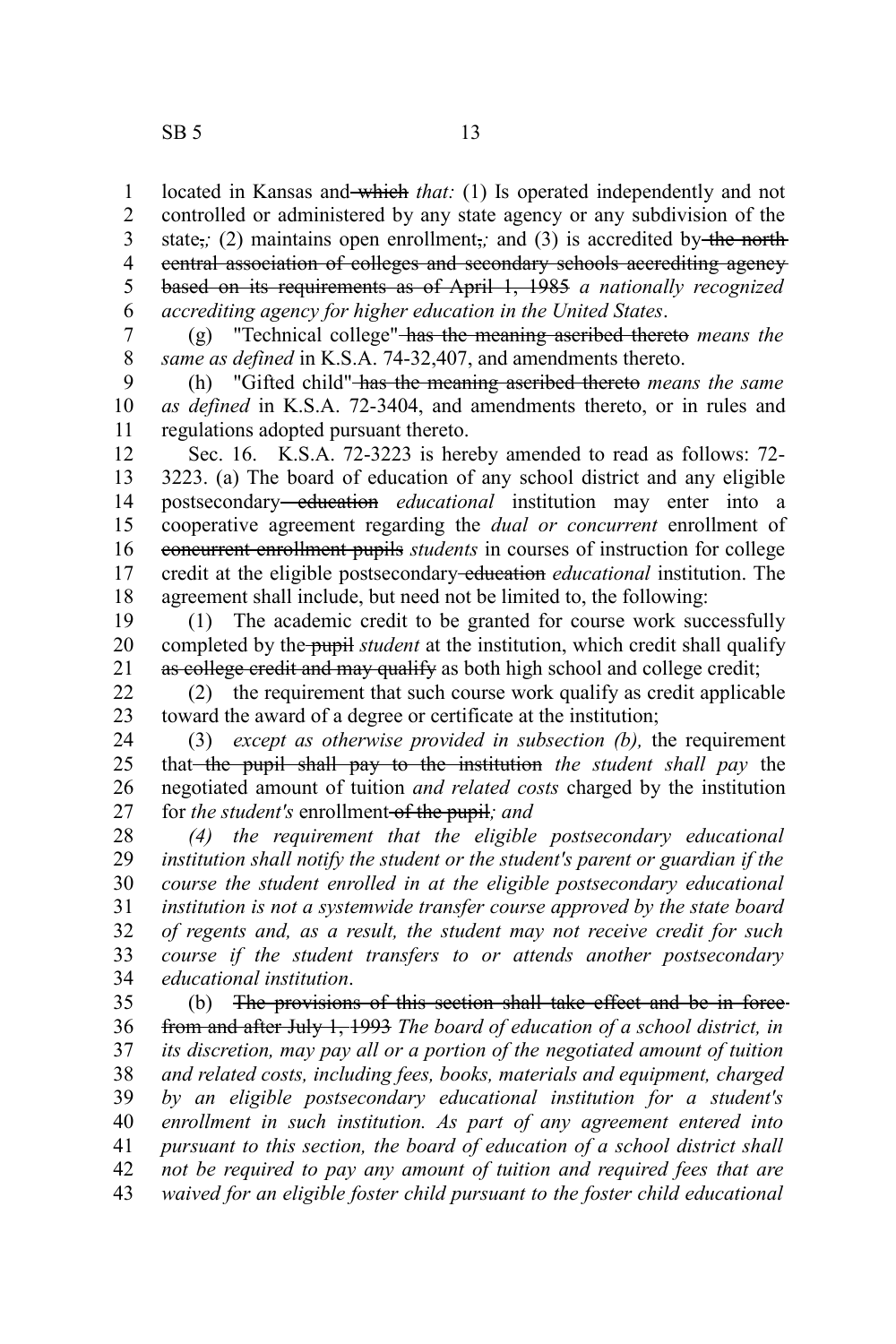*assistance act, K.S.A. 75-53,111 et seq., and amendments thereto, except that the board, in its discretion, may pay any related costs that are not waived pursuant to such act, including fees, books, materials and equipment, charged by an eligible postsecondary educational institution for the student's enrollment in such institution. Any such payment shall be paid directly to the eligible postsecondary educational institution and shall be credited to such student's account*. 1 2 3 4 5 6 7

Sec. 17. K.S.A. 72-3224 is hereby amended to read as follows: 72- 3224. (a) No school district shall be responsible for the payment of tuition charged to concurrent enrollment pupils by eligible education institutions or for the provision of transportation for such pupils *Except as otherwise provided in K.S.A. 72-3223(b), and amendments thereto, each student dually or concurrently enrolled in an eligible postsecondary educational institution pursuant to K.S.A. 72-3220 et seq., and amendments thereto, shall be responsible for the payment of the negotiated tuition and related costs, including fees, books, materials and equipment, charged by such institution for the student's enrollment.* 8 9 10 11 12 13 14 15 16 17

*(b) The board of education of a school district, in its discretion, may provide for the transportation of a student* to or from any eligible postsecondary education *educational* institution. 18 19 20

(b) Each concurrent enrollment pupil shall be responsible for payment of tuition for enrollment at an eligible postsecondary education institution and for payment of the costs of books and equipment and any other costs of enrollment. 21 22 23 24

(c) Each concurrent enrollment pupil *student dually or concurrently enrolled in an eligible postsecondary educational institution pursuant to K.S.A. 72-3220 et seq., and amendments thereto,* who satisfactorily completes course work at an eligible postsecondary education *such* institution shall be granted appropriate credit toward fulfillment of the requirements for graduation from high school unless such credit is denied by the school district in which the pupil is enrolled on the basis that high school credit is inappropriate for such course work. 25 26 27 28 29 30 31 32

(d) The provisions of this section shall take effect and be in force from and after July 1, 1993 *In order to remain eligible for participation in the program, a student shall remain in good standing at the eligible postsecondary educational institution or shall show satisfactory progress as determined by the school district*. 33 34 35 36 37

*(e) The provisions of the Kansas challenge to secondary school students act shall not apply to any enrollment in career technical education courses or programs pursuant to K.S.A. 72-3810 et seq., and amendments thereto, or the career technical education incentive program established pursuant to K.S.A. 72-3819, and amendments thereto.* 38 39 40 41 42

Sec. 18. K.S.A. 2019 Supp. 72-5179 is hereby amended to read as 43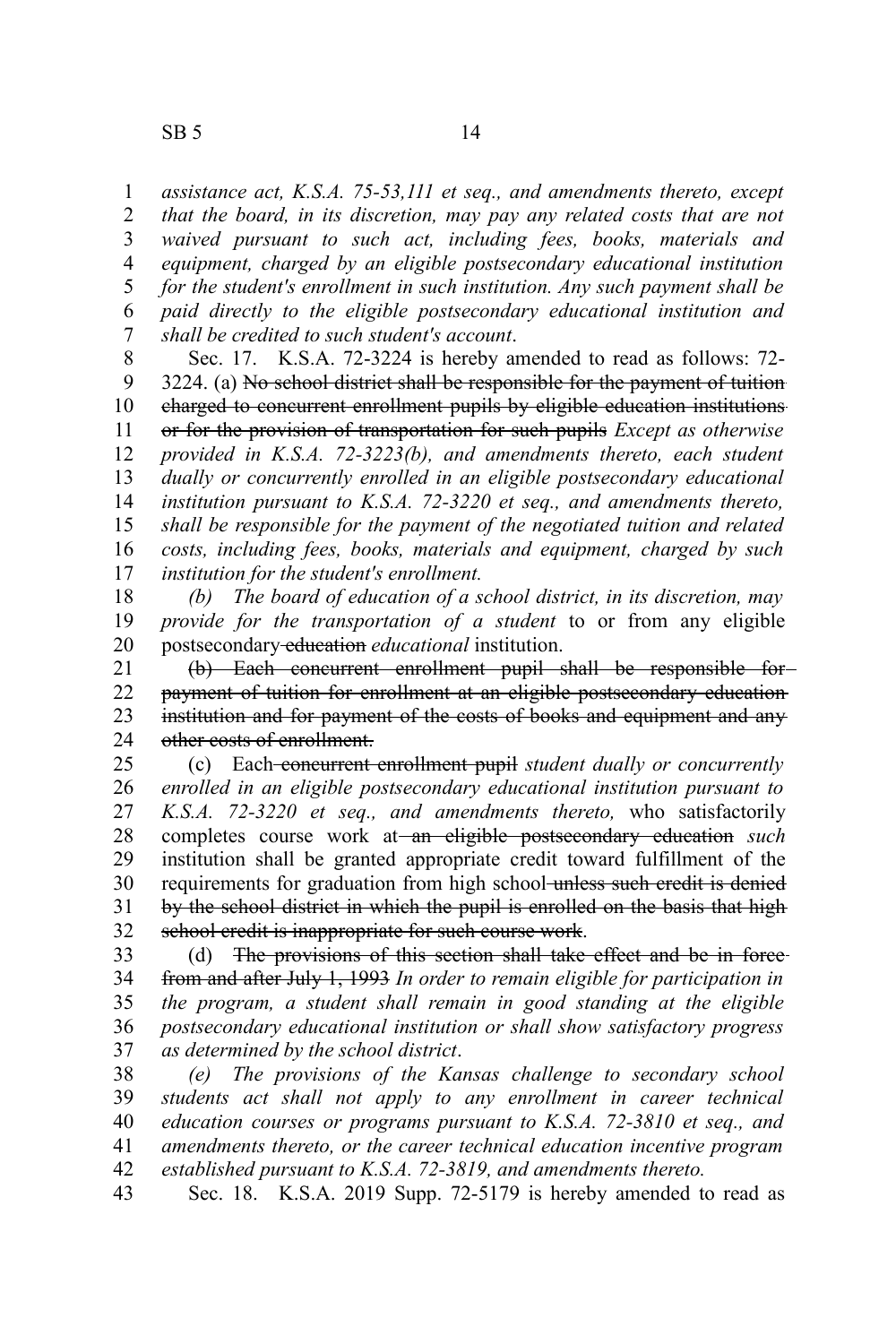follows: 72-5179. *(a)* The state board of education shall provide the ACT college entrance exam and the three ACT workkeys assessments that are required to earn a national career readiness certificate to each student enrolled in grades 11 and 12, and the pre-ACT college entrance exam to each student enrolled in grade nine. No student shall be required to pay any fees or costs to take any such exam or assessments. The state board shall not be required to provide more than one exam and three assessments for each student. The state board of education may enter into any contracts that are necessary to promote statewide cost savings to administer such exams and assessments. 1 2 3 4 5 6 7 8 9 10

*(b) On or before the first day of the regular legislative session in 2021, and each year thereafter, the state board of education shall prepare and submit a report to the senate standing committee on education and the house standing committee on education that includes aggregate exam and assessment data for all students who were provided the exams and assessments pursuant to this section.* 11 12 13 14 15 16

*(c) As used in this section, "student" means any person who is regularly enrolled in any public or accredited nonpublic school located in Kansas.* 17 18 19

Sec. 19. K.S.A. 75-53,112 is hereby amended to read as follows: 75- 53,112. As used in the Kansas foster child educational assistance act: 20 21

(a) "Kansas educational institution" means and includes any community college, the municipal university, state educational institution, the institute of technology at Washburn university or technical college. 22 23 24

25

(b) "Eligible foster child" means anyone who:

(1) (A) *(i)* Is in the custody of the secretary and in a foster care placement on the date such child attained 18 years of age;  $(B)$  *(ii)* has been released from the custody of the secretary prior to attaining 18 years of age, after having graduated from a high school or fulfilled the requirements for a general educational development (GED) certificate while in foster care placement and the custody of the secretary;  $\left(\frac{C}{C}\right)$  *(iii)* is adopted from a foster care placement on or after such child's  $16<sup>th</sup>$  birthday; or  $(D)$  *(iv)* left a foster care placement subject to a guardianship under chapter 38 or 59 of the Kansas Statutes Annotated, and amendments thereto, on or after such child's 16<sup>th</sup> birthday; *or* 26 27 28 29 30 31 32 33 34 35

*(B) is a student as defined under the Kansas challenge to secondary school students act, K.S.A. 72-3220 et seq., and amendments thereto, and was in the custody of the secretary and in foster care placement at any time such child was enrolled in grades nine through 12 at a school of a school district;* and 36 37 38 39 40

(2) enrolls in a Kansas educational institution on or after July 1, 2006. 41

(c) "Kansas foster child educational assistance program" or "program" means the program established pursuant to the provisions of the 42 43